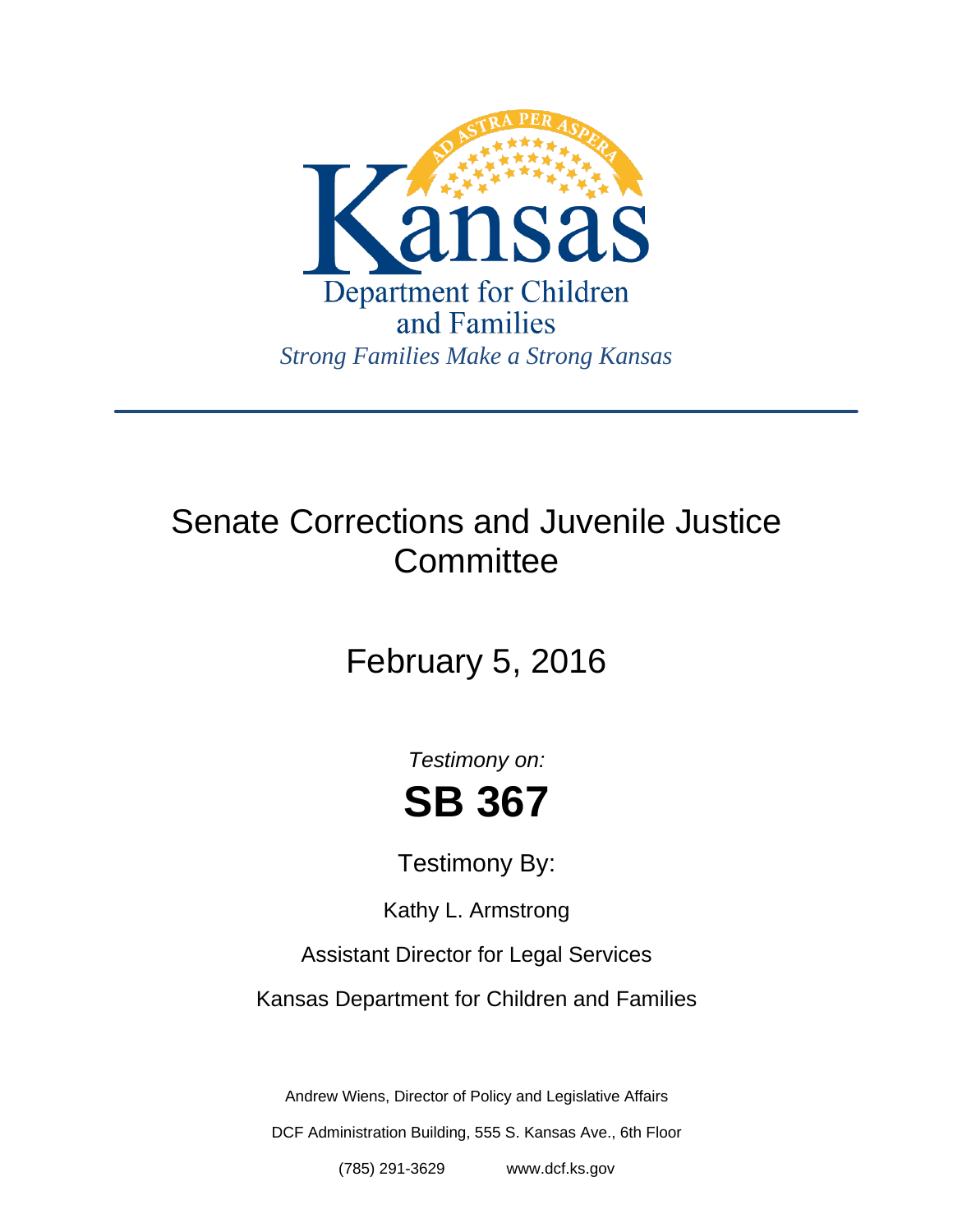#### **Testimony of:**

 Kathy L. Armstrong, PPS Assistant Director for Legal Services Kansas Department for Children and Families Topeka, Kansas

#### **Testimony on:**

SB 367

#### **Chairman Smith, Vice Chair Knox, Ranking Member Pettey and Members of the Committee:**

I am Kathy Armstrong, Assistant Director for Legal Services at the Kansas Department for Children and Families (DCF). Thank you for the opportunity to be here today, to talk about Senate Bill 367.

DCF greatly appreciates the work of the Juvenile Justice Workgroup in reviewing the juvenile justice system in Kansas for needed improvements. DCF was represented on the workgroup by our Deputy Secretary of Family Services, Jaime Rogers.

We believe that the workgroup's in-depth look at the juvenile justice system in the state was a beneficial process that yielded a number of positive policy recommendations to help improve the system for children, families, communities and other stakeholders. We support the general reform concepts put forth as a result of this juvenile justice system review and applaud the workgroup for its tireless efforts.

The bill before you today, SB 367, was drafted to enact changes to the system discussed in the workgroup's report. Given the complexity of SB 367, a bill which establishes and modifies numerous statutes, we would like to call the committee's attention to a number of provisions that bear further study and discussion. Many of the provisions discussed here are revisions to the Kansas Child In Need of Care Code (CINC) found in SB 367.

**New Section 2.(c)** provides when a juvenile is placed on probation per K.S.A. 38-2361, the "community supervision officer," responsible for oversight of the juvenile, shall develop a case plan in consultation with the juvenile and the juvenile's family. It is indicated "the department for children and families… may participate in the development of the case plan when appropriate." In the event a juvenile on probation is not, nor has ever been, in the custody of DCF, DCF would likely have minimal, if any, knowledge about the juvenile. (c)(1) sets forth requirements for the case plan, but DCF could have limited information regarding the case plan of a juvenile with no prior connection to our agency.

**New Section 3.** mandates the appointment of a multidisciplinary team (MDT) to review cases in which a juvenile fails to substantially comply with the development of the "immediate intervention plan." MDTs can be a great resource to communities. It is important to note that, in the event a juvenile who fails to substantially comply with the intervention plan is in DCF custody, this MDT review may result in duplicative efforts. This duplication could occur if teams, case workers and the court presiding over the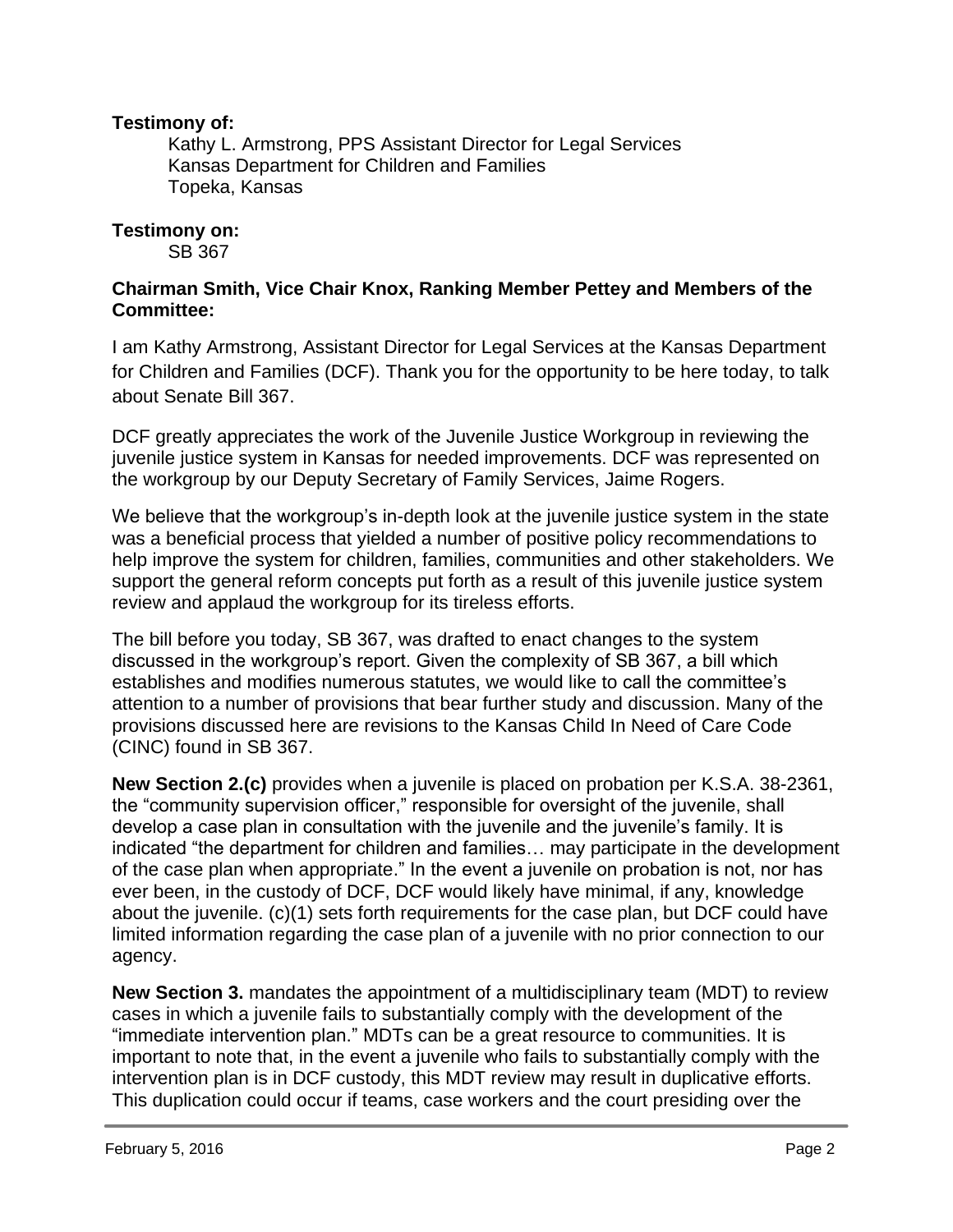CINC action are already involved with the child. DCF is not listed as a required member of such MDT, but could be allowable per (a)(5).

**New Section 4** does require DCF to be a member of a newly-created juvenile justice oversight committee, which is appropriate, as some youth are "crossover" youth and move between the CINC system and juvenile justice system. New Section 4(c)(8)(E) lists as a topic subject for review by the juvenile justice oversight committee the "removal from the home of children in need of care for non-abuse or neglect, truancy, running away or additional child behavior problems when there is not court finding of parental abuse or neglect." This is a welcome provision that DCF wholeheartedly supports. More discussion and review of CINC children removed for these reasons is warranted, as Kansas has historically casted a wide net on these types of removals compared with other states.

**New Section 8**. sets out requirements for a written reintegration plan to be submitted to the juvenile offender court if a juvenile is placed outside of his/her home and no reintegration plan is made part of the record at the dispositional hearing. This plan must be prepared by the "person who has custody," and if there is disagreement among "persons necessary for the success of the plan," (which would need to be defined), a court hearing must be set. If such a juvenile is placed in DCF custody, this process becomes potentially duplicative and cumbersome as there are existing CINC statutes and related regulations for case plans that are based on the best interests of children and consistent with applicable federal and State laws relating to child welfare. Though DCF is well aware that reintegration is generally the preferred case plan, the case plan in the best interest of the child may or may not be reintegration, depending upon the facts and circumstances of the case.

**New Section 15** sets out in much detail requirements for law enforcement and the State Board of Education to promulgate rules and regulations creating a skills development training for responding "effectively to misconduct in school while minimizing student exposure to the juvenile justice system." CINC children are also in the education system, and this section is relevant to considerations relating to these children. The training requires inclusion of the following: (b)(2) a risk and needs assessment (who will be required to administer the assessment?); (b)(3) mental health (generally only professionals licensed by the Kansas Behavioral Sciences Regulatory Board (BSRB) are trained to address mental health issues of students).

**Section 22** removes "juvenile detention facility" as an option for placement under specified circumstances and leaves as the option "secure facility". Conceptually, DCF supports not placing children in juvenile detention facilities in these circumstances. This is a needed reform to the system, but there are some considerations that must be made as the State moves forward on this provision. Currently there is only one secure care facility for girls in Kansas, and there are no secure care facilities for boys. If children in certain situations are not placed in safe placements temporarily (until other suitable placements can be identified), it places them at risk of becoming the victim of crimes including, but not limited to, human trafficking. Removing the option for the courts to place in a juvenile detention facility in K.S.A. 38-2232, 38-2242, 38-2255 and 38-2260, when there is such a limited number of licensed secure care facilities in Kansas, could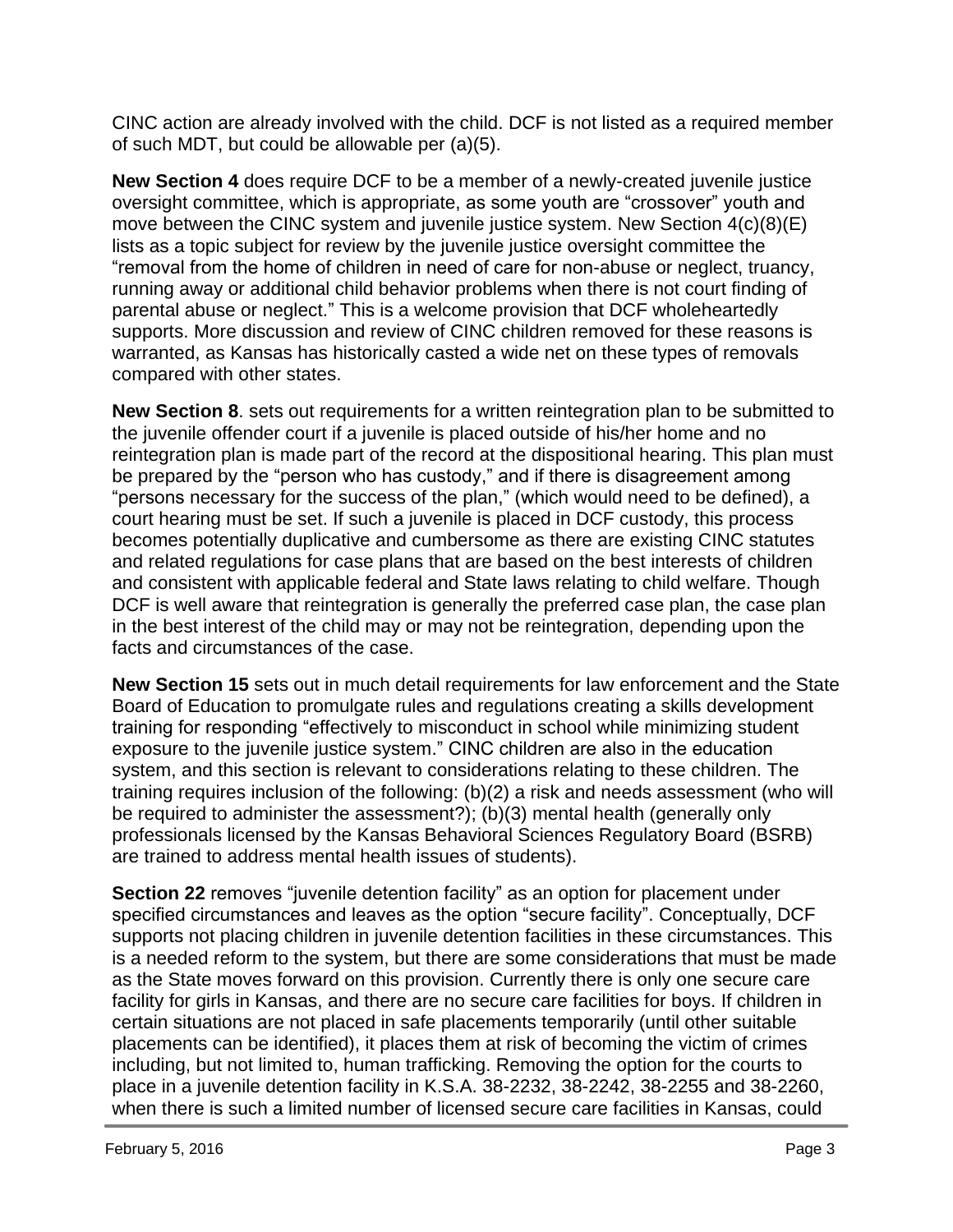be problematic for law enforcement and courts to act in best interest of children in challenging scenarios.

**K.S.A. 38-2255** prohibits courts from ordering supervision of a CINC child by court services officers (CSOs) when custody has been awarded to persons other than a parent. In Kansas, only a few counties situated in urban areas currently have court services officers, and the manner in which they are utilized by the courts varies. This provision would limit the ability of some jurisdictions to effectively use CSOs to supervise a CINC case, which may not be in the child's best interest. The CINC Code is designed to allow, depending on the facts and circumstances of the individual case, orders that serve to further the best interest of the child.

Currently, **38-2288** prohibits a child alleged or found to be a Child in Need of Care (CINC) from being placed in a juvenile detention facility "unless such placement is necessary to protect the safety" of the child and is authorized by 38-2232, 38-2242, 38- 2243 or 38-2260. The proposed bill deletes the current statutory provisions and removes the option for placement in a juvenile detention facility, even when the placement may have been deemed necessary to protect the safety of the child alleged or found to be a CINC. While this placement prohibition would typically not be an issue, there may be some individual situations that warrant such a temporary placement.

**K.S.A. 38-2301** is revised by adding provisions relating to a "Reintegration Plan." The terminology and requirements of such "reintegration plan" can relate to a child in "out-ofhome placement." If such a child is in the foster care system, this provision could possibly overlap and duplicate the child's CINC case plan.

The bill deletes the definition of "Youth residential facility" from **38-2302**. Though this placement option certainly does not serve the needs of all youth, it has provided an option deemed beneficial for certain youth in the past.

**Section 28** of the bill further revises 38-2302(g)(1) by providing a sentencing court may order "the continued placement of the juvenile offender as a child in need of care," but deletes the current language immediately following such option which states "unless the offender was adjudicated for a felony or a second or subsequent misdemeanor." The current language provides an appropriate limitation to juvenile offenders who can be ordered to continue placement as a CINC. The new language added to  $(g)(1)$  further requires that in such a case (ordered continued placement as CINC), the DCF Secretary "shall address issues of abuse and neglect by parents and prepare parents for the children's return home." As stated previously, there may be certain occasions when the CINC case plan is not currently reintegration, in which case, a requirement to prepare parents for children's return home is not applicable.

**K.S.A. 38-2202(g((3)** is revised from language that currently indicates DCF shall not be responsible to furnish services ordered in CINC proceedings during the time of placement pursuant to the Juvenile Offender Code. The new provision states that DCF shall be responsible for collaborating with the Kansas Department of Corrections to furnish such services. DCF has limited resources, which could inhibit the agency's ability to meet this requirement.